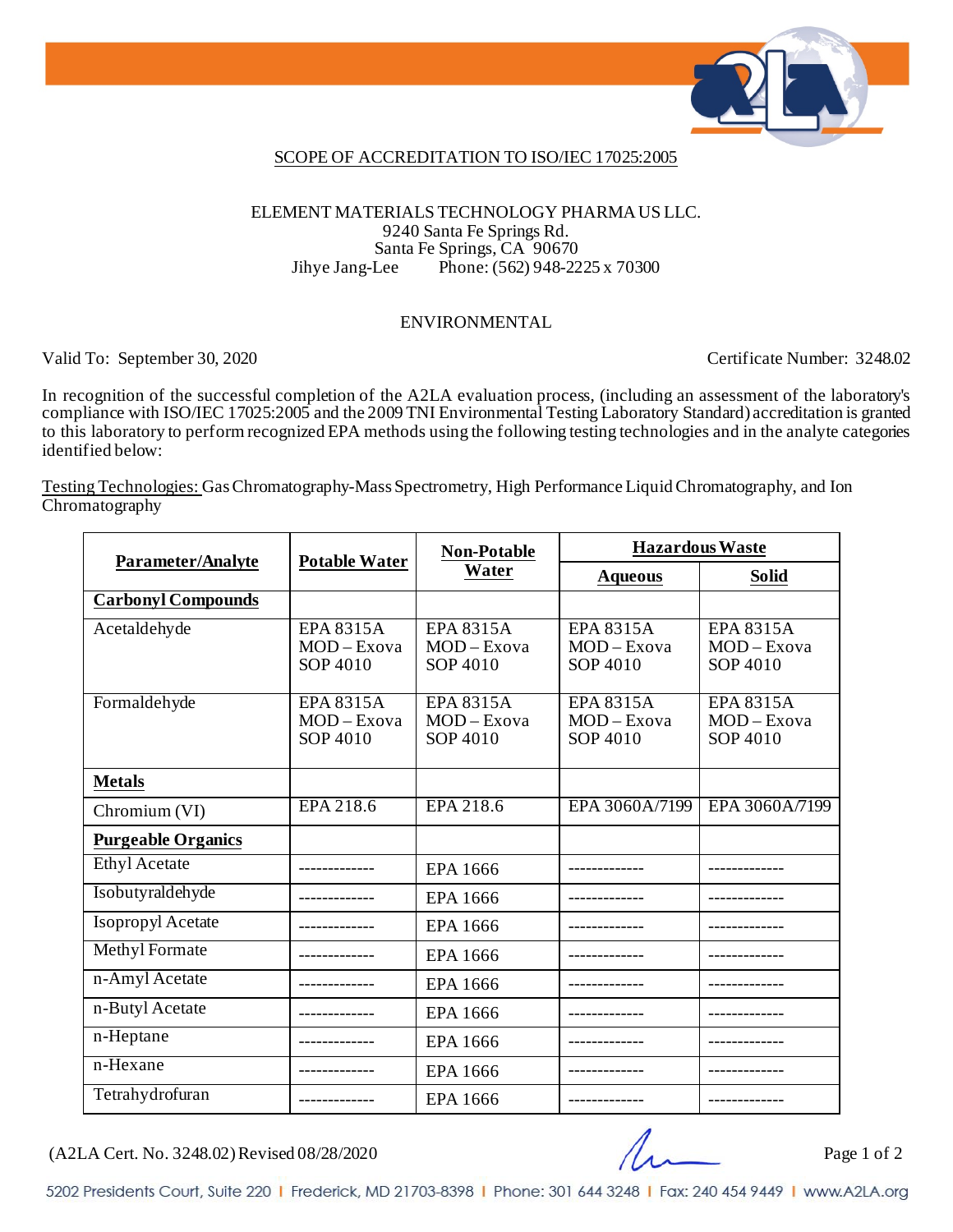| Parameter/Analyte | <b>Potable Water</b> | <b>Non-Potable</b><br>Water | <b>Hazardous Waste</b> |              |
|-------------------|----------------------|-----------------------------|------------------------|--------------|
|                   |                      |                             | <b>Aqueous</b>         | <b>Solid</b> |
| Xylenes           |                      | EPA 1666                    |                        |              |